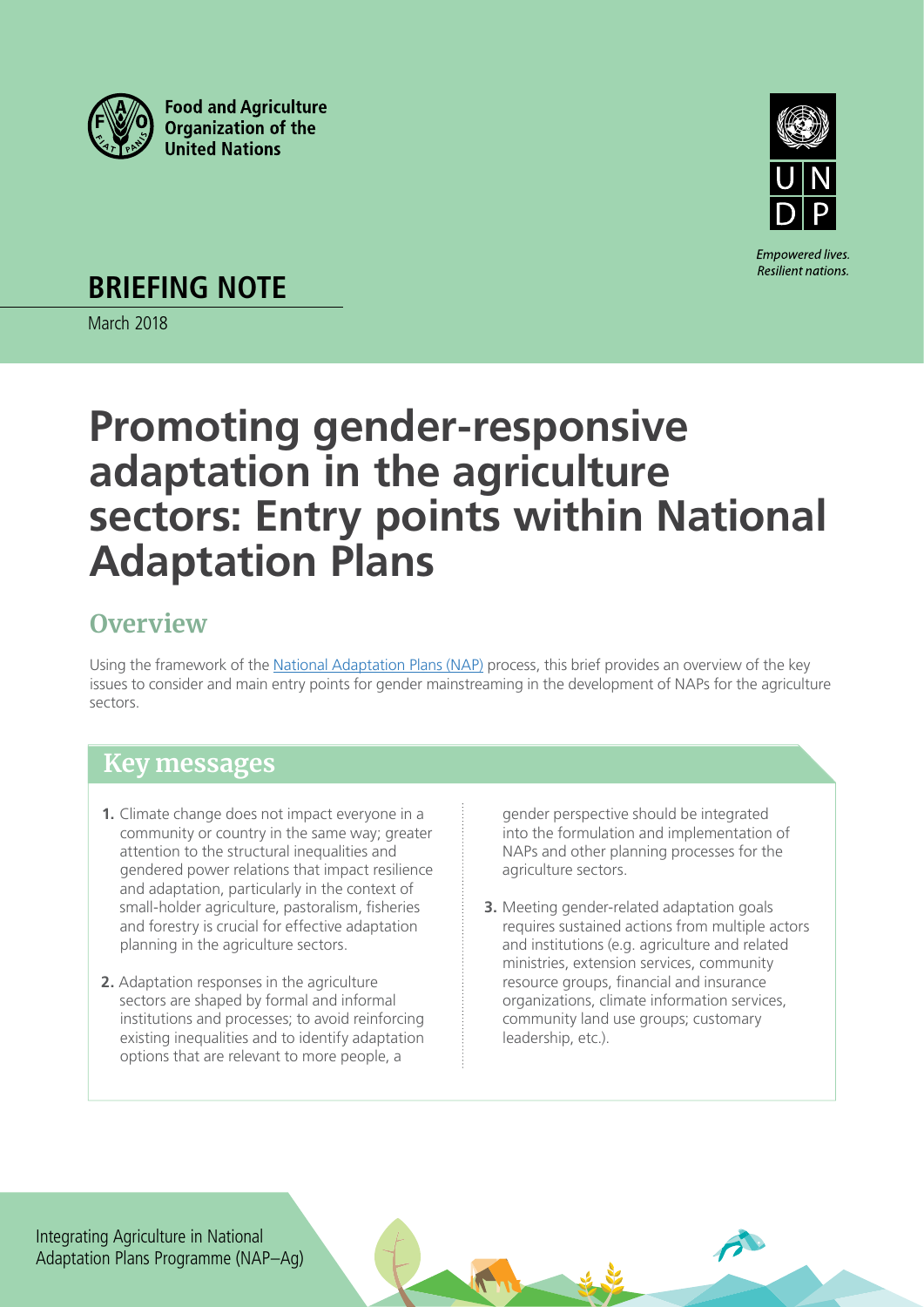### **Context**

### **What is gender-responsive adaptation planning?**

The United Nations Framework Convention on Climate Change (UNFCCC) Technical Guidelines on NAPs recognize the importance of a gender-responsive plan, noting the value of equal participation of men and women in decision-making, the need to avoid exacerbating gender inequalities and the likelihood that addressing gender leads to better adaptation and more resilient communities (UNFCCC Least Developed Countr[i](#page-10-0)es (LDC) Expert Group, 2012).<sup>i</sup> The definition of a gender-responsive NAP is further clarified by three criteria as a programme that: (i) recognizes the gender differences in adaptation needs, opportunities and capacities; (ii) ensures the equitable participation and influence of women and men in adaptation decision-making processes; and (iii) ensures gender equitable access to financial resources and other benefits resulting from adaptation investments (Dazé, A. and J. Dekens, 2017).

### **Why does gender matter for adaptation in the agriculture sectors?**

Climate change impacts and adaptation responses in the agriculture sectors impact different people in different ways depending on the cultural, economic, environmental and social context in which they live (Djoudi *et al.*, 2016). NAPs provide an opportunity to ensure adaptation efforts are more responsive to the needs, interests and challenges of different women and men in the agriculture sectors (UNFCCC LDC Expert Group. 2015; UNFCCC LDC Expert Group, 2012). The inequitable distribution of rights, resources, power and norms may also influence people's ability to adapt to climate change (UNFCCC LDC Expert Group, 2015). A recent study on pastoral and agricultural communities in Mali found that participants described different adaptive strategies based on their gender, age, class, ethnicity and practice. In contrast to agricultural communities, pastoral communities felt seasonal livestock herding was the most important adaptive strategy. Specifically, adaptive strategies differed between women in pastoral and farming communities; the former kept sheep and goats while the latter focused on charcoal production (Djoudi *et al.*, 2016; Brockhaus *et al.*, 2013). Elsewhere, a study

in the Madi Valley of Nepal found that the communities in the study site indicated their climatic threats of flood, drought and riverbank erosion and noted they experienced different intensities based on age, caste, class, gender and sectors (Maharjan *et al.*, 2017).

#### **NAPs provide an entry point to address structural -- including gender**

**-- inequalities** (Dazé, A. and J. Dekens, 2017). Structural inequalities (e.g. in policies, laws, norms, institutions, etc.) and inequitable power relations at all levels underlie many of the different adaptation challenges that women and men may experience depending on one or more various intersecting factors (e.g. sex, age, socio-economic group, ethnicity, caste, etc.). Furthermore, if adaptation processes do not identify and address inequitable power relations or social norms, or identify and address the gender-differentiated adaptation needs and interests, they risk creating new gender inequalities which can worsen vulnerabilities.

### **Commitments to gender, agriculture and climate change adaptation in policymaking**

As indicated by the adoption of the UNFCCC [Gender Action Plan](https://unfccc.int/files/meetings/bonn_nov_2017/application/pdf/cp23_auv_gender.pdf) at COP 23, momentum is building to develop gender-responsive adaptation policies. At the same time, countries are coming together to address climate change impacts on agriculture, including the socioeconomic and food security dimensions, most recently through the Koronivia joint work on agriculture adopted at COP 23. Further signs that countries recognize the interconnectedness of gender, climate change and agriculture are seen in the gender-related references made in at least 65 Nationally Determined Contributions (NDCs), while agriculture is also highlighted as the sector that can provide more opportunities for empowering women and reducing their vulnerability (Strohmaier *et*  al., 2016).<sup>ii</sup> Action to promote gender equality within climate change responses would lead to positive effects on meeting the Sustainable Development Goals, in particular Goal 5, "achieve gender equality and empower all women and girls".

At the national level, countries have made policy commitments related to climate adaptation and gender equality (see **Box 1**). These adaptation policies, plans and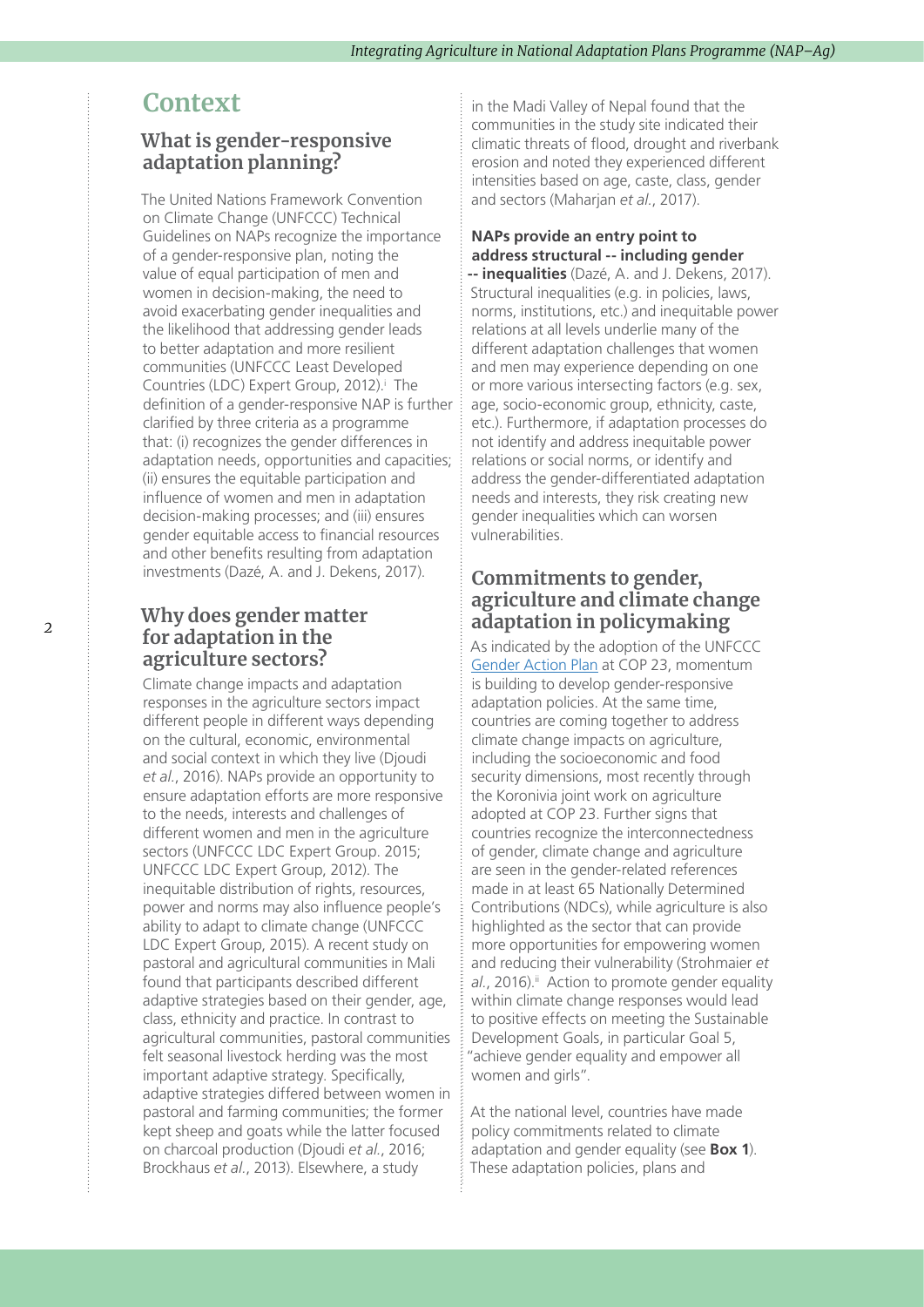programmes can affect the agriculture sectors including the use and management of natural resources, and access to information and services (Djouti *et al.*, 2016). This can in turn strengthen people's resilience, for example through improved access to productive resources, agricultural technologies, climate

information and services. More deeplyentrenched inequalities, such as discriminatory institutions or inequitable power relations at household or community levels, may take more time to resolve, but can be targeted through policy initiatives.

#### **Box 1**

**Examples of gender-responsive adaptation plans and policies at the national level**

• **The Philippines:** With support from the NAP-Ag Programme, the Philippines is working to integrate gender, climate change adaptation and disaster risk management in its Agriculture and Fisheries Modernization Plan for the period 2018-2023.

- **Uganda:** Uganda's NAP-Ag Framework has a dedicated priority area on gender and also mainstreams gender throughout all other priorities.
- **Zambia:** Zambia's development of a NAP-Ag Framework is an opportunity to harmonize gender equality and climate adaptation goals in the context of the National Climate Change Response Strategy (NCCRS, 2010); Intended Nationally Determined Contribution (2015); the Climate Change and Gender Action Plan (with the United States Agency for International Development (USAID) and the International Union for Conservation of Nature (IUCN)); Zambia's Gender Equity and Equality Act (2015); and the National Gender Policy (2014).

### **Entry points for mainstreaming gender in NAPs for agriculture**

Within this policy context, the process of formulating and implementing NAPs for the agriculture sector (or of integrating agriculture into an overarching NAP) has been framed as a multi-stakeholder process including

four elements and a number of steps therein (see **Figure 1**).<sup>iii</sup> To contribute to the ongoing conversation on developing gender-responsive NAPs, the following section presents entry points for gender mainstreaming in the four NAP elements. Examples from the recent experiences of some of the 11 countries participating in the NAP-Ag Programme illustrate where gender, adaptation and agriculture intersect.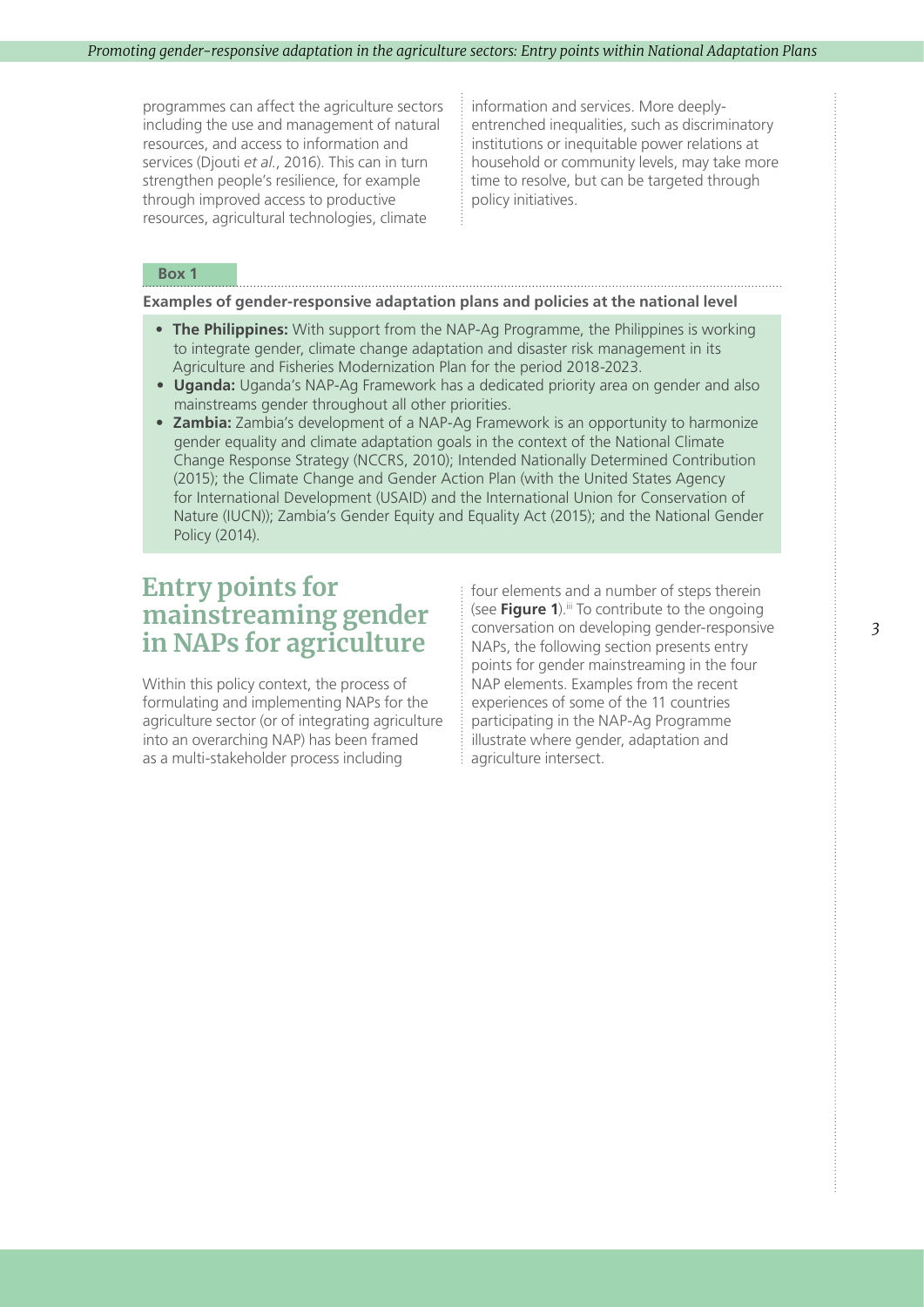#### **Figure 1**

*4*

### **Gender entry points in NAP Formulation**



**Build on women's and men's different knowledge, experience, needs and challenges** 

*Note: These entry points build on the suggestions put forward by the UNFCCC LDC Expert Group (UNFCCC LDC, 2012).*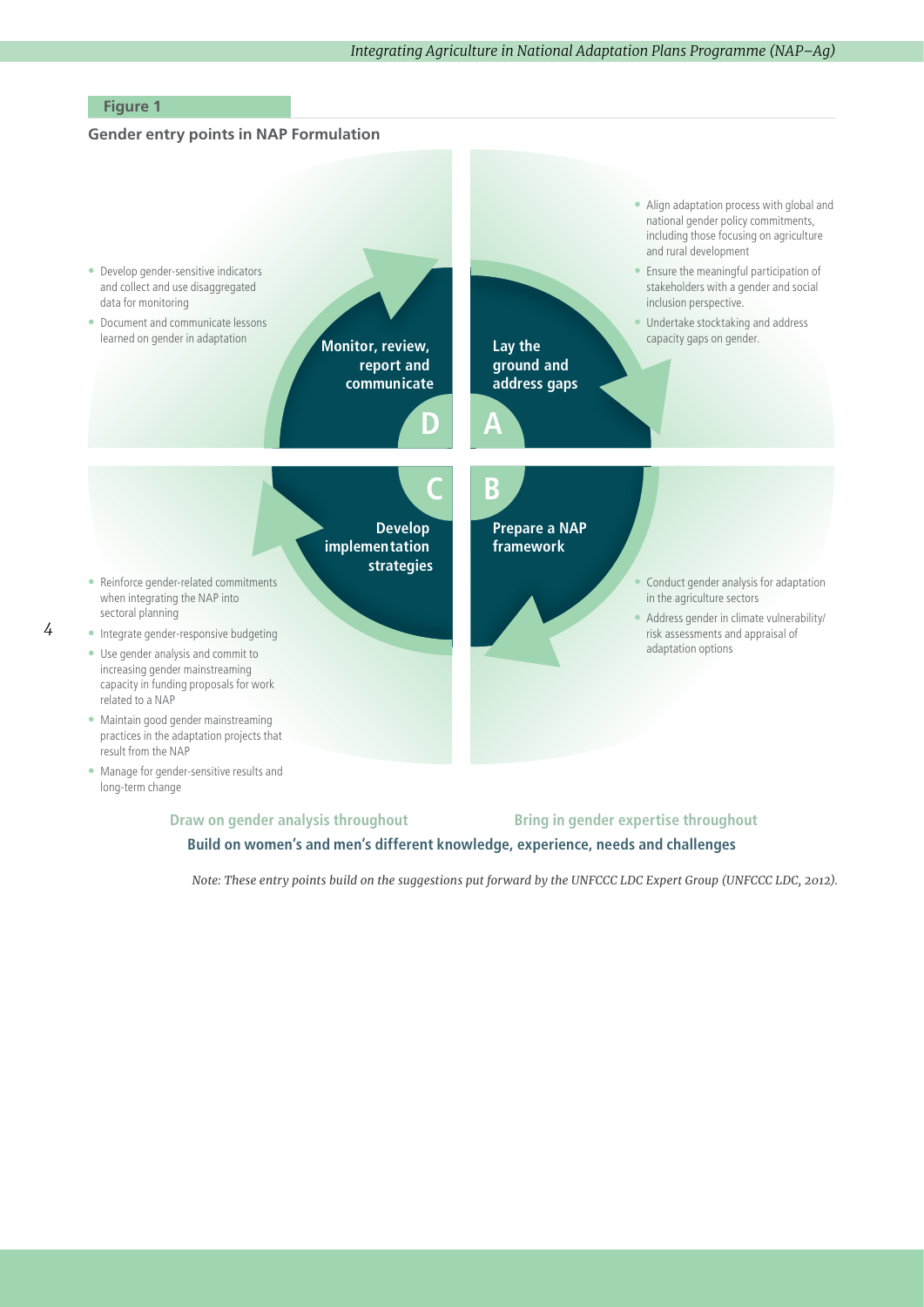### **Element A: Lay the ground and address the gaps**

Element A focuses on setting the foundation for integrating the agriculture sectors in NAPs. This includes undertaking a stocktaking of information on climate change impacts, vulnerabilities and adaptation, as well as the gaps and needs of the enabling environment. There are a number of ways to ensure this early part of the process is gender-responsive, including in the following areas:

**• Align adaptation process with global and national gender policy commitments, including those focusing on agriculture and rural development.** Several internationally agreed instruments are relevant to understanding the genderadaptation-agriculture nexus and informing the adaptation process and actions. This includes the [Convention on the Elimination](http://www.un.org/womenwatch/daw/cedaw/)  [of All Forms of Discrimination against](http://www.un.org/womenwatch/daw/cedaw/)  [Women \(CEDAW\),](http://www.un.org/womenwatch/daw/cedaw/) in particular, [Article 14](http://www.un.org/womenwatch/daw/cedaw/text/econvention.htm#article14) on Rural Women, and the UNFCCC [Gender](https://unfccc.int/files/meetings/bonn_nov_2017/application/pdf/cp23_auv_gender.pdf)  [Action Plan](https://unfccc.int/files/meetings/bonn_nov_2017/application/pdf/cp23_auv_gender.pdf). At the national level, there may be national gender equality policies, strategies and plans to which the process should be aligned in terms of focus and action. Specific laws (e.g. inheritance, land title, resource use) may be particularly relevant to adaptation in the agriculture sectors. Customary laws also provide important context for understanding the gender dimensions of land use and rights.<sup>[iv](#page-10-0)</sup>

**• Ensure the meaningful participation of stakeholders with a gender and social inclusion perspecti[v](#page-10-0)e,** particularly those knowledgeable in agriculture sectors, to help promote a diversity of viewpoints to broaden the understanding of vulnerability, resilience and adaptation options. Possible stakeholders might include: Ministry of Gender and/or other similar government bodies, non-governmental organizations/ civil society organizations (NGOs/CSOs) with experience on gender and social issues (e.g. indigenous peoples, youth, pastoralists, fishers, etc.), farmers' organizations, women's organizations and research institutions or universities. Ideally, the NAP Coordinating Committee or the institution in charge of CCA coordination should also include a Gender Focal Point (sometimes called a Gender and Social Inclusion Focal Point). In addition, coordination institutions should seek to increase the proportion of women and minorities in committees and decision-making bodies.

**• Undertake stocktaking and address capacity gaps on gender.** Capacity strengthening may include: undertaking a gender mainstreaming gaps and needs assessment as part of a broader stocktaking; developing a stakeholder capacity development strategy; identifying entry points; facilitating discussions on gender; and incorporating gender in discussions and meetings (see **Box 2** ). Numerous training resources are available and ideally follow-up trainings and continual capacity strengthening will take place in the subsequent phases of NAP planning.<sup>vi</sup>

#### **Box 2**

#### **Addressing the gender mainstreaming capacity of stakeholders**

Uganda was one of many NAP-Ag Programme countries that identified a need to improve capacity on gender analysis and gender mainstreaming within its NAP planning for agriculture. The team developed a gender capacity development strategy in the NAP process that involved a detailed needs assessment, followed by tailored trainings at different levels, targeting parliamentarians, central government staff, district government staff and non-state actors. Most of the trainings included field visits so the decision-makers could better understand the challenges that male and female farmers are facing with regards to adaptation. Based on the enhanced capacity, as well as other factors, Uganda's NAP for the agriculture sector includes gender as one of eight priority areas.<sup>[vii](#page-10-0)</sup>

The NAP-Ag programme team in the Philippines has hired a dedicated gender expert to ensure gender mainstreaming takes place in multiple phases of the NAP process. This expert will support capacity development of key stakeholders, integrate gender into funding proposals and design and conduct gender analyses of key agricultural value chains.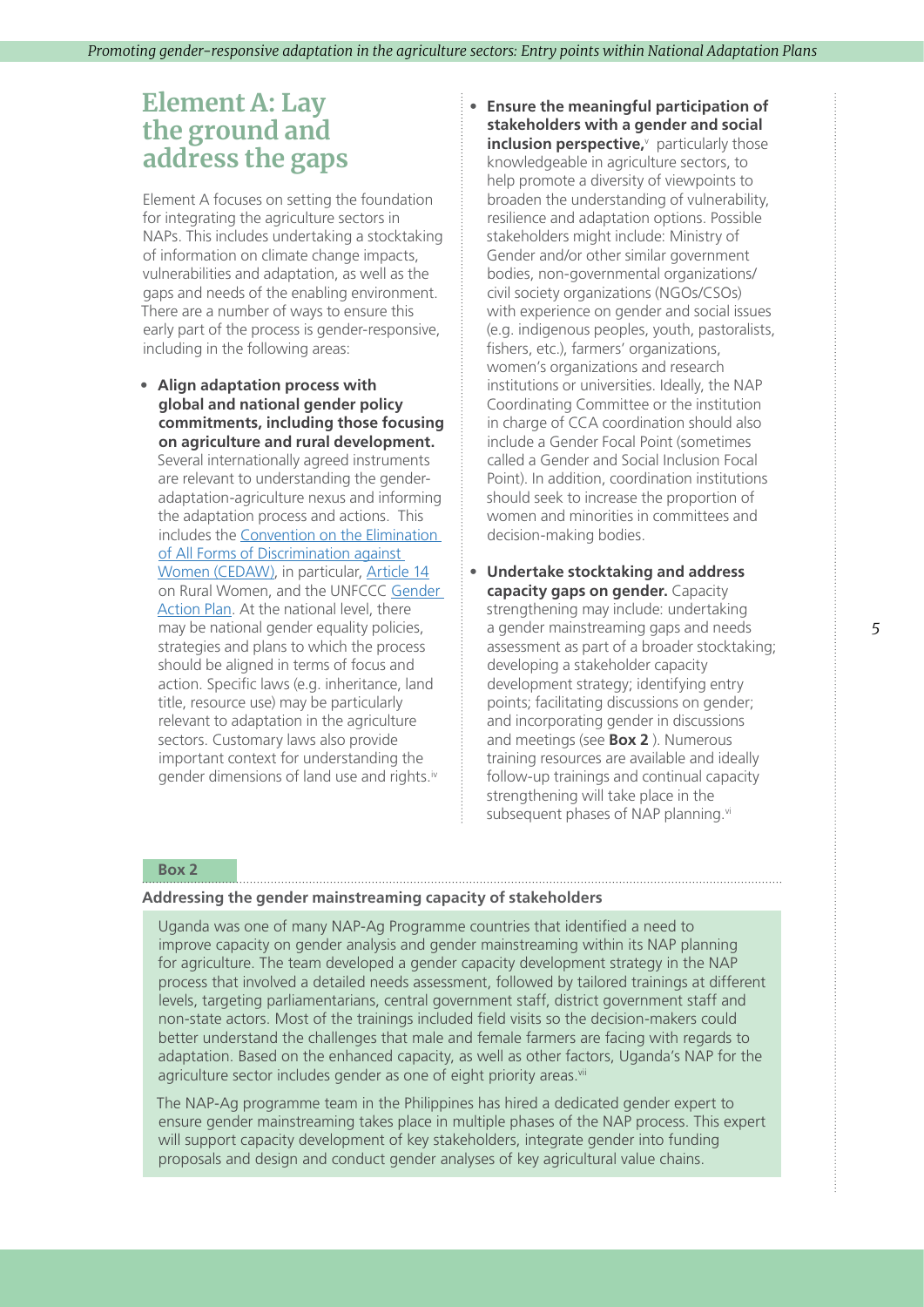### **Element B: Prepare a NAP framework**

Element B focuses on impact, vulnerability and adaptation assessments, selecting and prioritizing adaptation options, and the formulation of an adaptation framework or plan for the agriculture sectors. From a gender perspective, it is important to ensure that both analyses as well as the process of engaging stakeholders in these actions are gender-sensitive:

**• Conduct gender analysis for adaptation in the agriculture sectors.** Gender analysis is important for identifying different climate vulnerabilities, informing the adaptation planning process and identifying adaptation options that are relevant to the agriculture sectors. Gender analysis uncovers the structural inequalities (e.g. socio-economic norms, inequitable institutions, policies and national and customary laws) and power relations that can impact vulnerabilities and adaptation options. Depending on the context, gender analysis may include looking at socio-economic class, age, ethnicity, age, caste, disability status, etc. that underlie inequality and exclusion.[viii](#page-10-0)

Issues that may come to light through gender analysis relate to: the power dynamics and decision-making processes at different levels; legal rights and status;

labour divisions and benefit-sharing within households; access to resources, information and services; as well as aspirations, needs, interests and constraints. The findings of the analysis can be translated into recommendations on which gender issues should be addressed in: (i) the formulation and implementation of NAPs for agriculture, and (ii) the identification of strategies to mobilize women and men across different strata. Further, the findings can be used in identifying opportunities (e.g. strong informal social networks for disseminating information) and constraints (e.g. discriminatory practices faced by some populations) for integrating adaptation into broader planning processes.

**• Address gender in climate vulnerability/ risk assessments and appraisal of adaptation options.** Vulnerability and risk assessments that are designed and conducted using a gender perspective may give a more accurate picture of the kinds of resiliencies and vulnerabilities that men and women experience in a given context depending on other factors (e.g. age, ethnicity, class, caste, etc.). In addition, the inclusion of socio-economic criteria in the evaluation of adaptation options and the encouragement of participation by different stakeholders (see second point under Element A) can contribute to the selection of adaptation options that are optimal for different groups of people (see **Box 3**).

#### **Box 3**

#### **Conducting gender-sensitive appraisal of adaptation options**

In **Uruguay**, gender dialogues were organized as one of six adaptation dialogues to find out more about the realities of different sectors to inform the NAP.<sup>ix</sup> Female rural producers discussed how the climate is affecting them and, in exchange, explanations on climate change and adaptation were presented by government and UN stakeholders. The dialogue revealed that some women do not know how to respond to climate change; others do not realize that some of the practices they are currently undertaking are actually in line with national adaptation recommendations; and, for others, the climate change language acts as a barrier. Women were given space to outline how their roles as producers could be incorporated into plans to adapt to climate change. Suggestions from rural producers were documented and fed back to government circles. Results from this work will inform the high profile *Gender Equality Plan* and the NAP Roadmap for agriculture.

In both **Nepal** and **Viet Nam**, gender analysis was embedded into their vulnerability and risk assessment work.<sup>[x](#page-10-0)</sup> In Nepal, a three-day training for field workers was held to sensitize them to gender-sensitive research approaches and questions before engaging in focus group discussions in rural communities. In Viet Nam, surveys to be used in gathering information on the risks faced by agricultural communities included: questions on roles of women, men and youth in the household; roles in decision-making; access to information and resources; and impacts of different practices on time use. This data will be used in a gender analysis to better understand the relevant gender issues in the different value chains.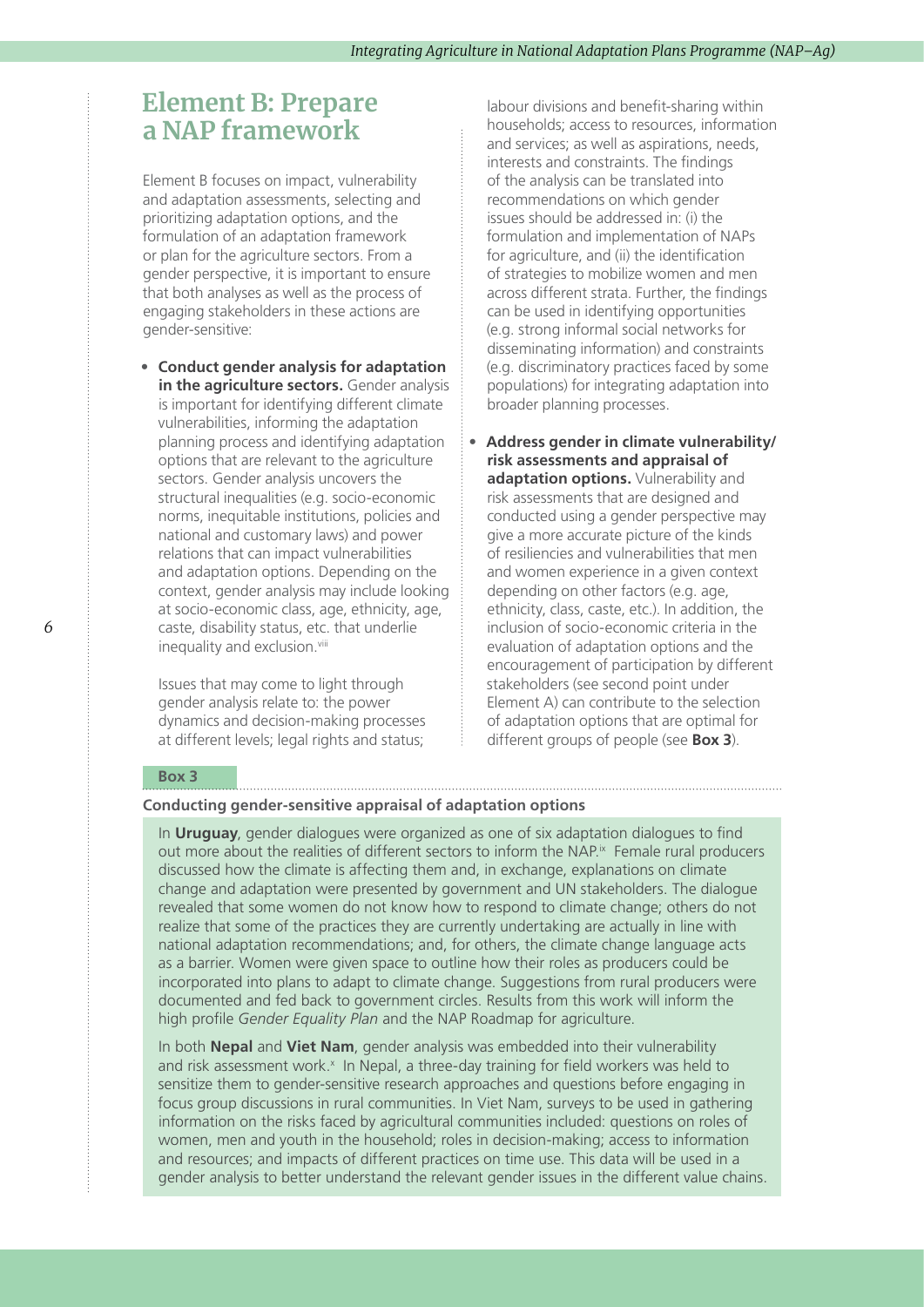# **Element C: Develop implementation strategies**

This element focuses on developing a strategy and enhancing capacities to implement adaptation actions in the agriculture sectors. Gender-related efforts within this element should be informed by the previous elements. In particular, stakeholders' capacities should be built upon and insights from gender analysis can help prioritize where to focus resources.

- **• Reinforce gender-related commitments when integrating the NAP into sectoral planning.** Developing a NAP for agriculture is not a stand-alone process; the adaptation priorities that are consolidated through the NAP process are to be integrated into sectoral planning, such as a country's agricultural investment plan or agricultural policies. In many instances, gender-related commitments are already made within sectoral plans. For example, a national agricultural policy may include objectives around increasing trainings provided to female farmers. The NAP process is an opportunity to reinforce and add on to those commitments. This can be done by including gender-related criteria in the prioritization of adaptation actions in the agriculture sectors, linked to whichever gender issues have been prioritized in the nation's sectoral plans.
- **• Integrate gender-responsive budgeting.** The government's budget process is the gateway for resource allocation and is therefore important in terms of ensuring that budgets consider the different needs and constraints of women and men across different regions and socio-economic strata[.xi](#page-10-0) This means planning, analysing, monitoring and auditing budgets in a genderresponsive way. In some instances, gender mainstreaming requirements are already in place and can justify gender-responsive budgeting in the NAP process (see **Box 4**).
- **• Use gender analysis and commit to increasing gender mainstreaming capacity in funding proposals for work related to a NAP.** NAPs are now linked to funding sources from the Green Climate Fund (GCF) Readiness and Preparatory Support Programme, established by the GCF Board in June 2016, which provides country support for up to USD 3 million

for the "formulation of NAPs and/or other adaptation planning processes" (Kartunnen *et al,* 2017). The GCF and other funding sources require robust gender mainstreaming in proposals and implementation. This requires not only that gender analysis informs the conceptualization of a proposal, but that indications are made of a long-term commitment to addressing gender issues in implementation. In many cases, this means that a process of sustained capacity development will need to take place, so that stakeholders are sensitized to the importance of gender issues, individuals gain gender-mainstreaming skills and institutions shift to supporting a culture of equality.

- **• Maintain good gender mainstreaming practices in the adaptation projects that result from the NAP.** As with the NAP process itself, gender-responsive adaptation programmes and projects for the agriculture sector begin with robust gender analysis to inform formulation and implementation.<sup>xii</sup> This can include secondary data (both national and context specific) and primary data for the particular context (agro-ecosystem, climate-related risks and vulnerabilities). A programme's theory of change and/or logical framework strategies, plans and budgets should also be gender-responsive, for example by going beyond numbers of women and men benefitting from the programme to identifying the specific practical needs and strategic interests that are targeted. Recent experience has pointed to the importance of designing smallholder adaptation initiatives that incorporate household methodologies and engage men and boys to strengthen household and community resilience.
- **• Manage for gender-sensitive results and long-term change.** Achieving gender equality is a long-term goal and requires shifts to equitable institutions and power relations. Assessing the level of gender sensitivity of an organization can indicate the likelihood it will support equitable adaptation options and whether there is room for improvement. Institutional gender sensitivity can be assessed through a gender audit;<sup>[xiii](#page-10-0)</sup> signs that an organization is likely to promote gender equality include, for example: strong gender commitment of management, staff, and partners; gender equality tied to organizational outcomes; strong gender capacity and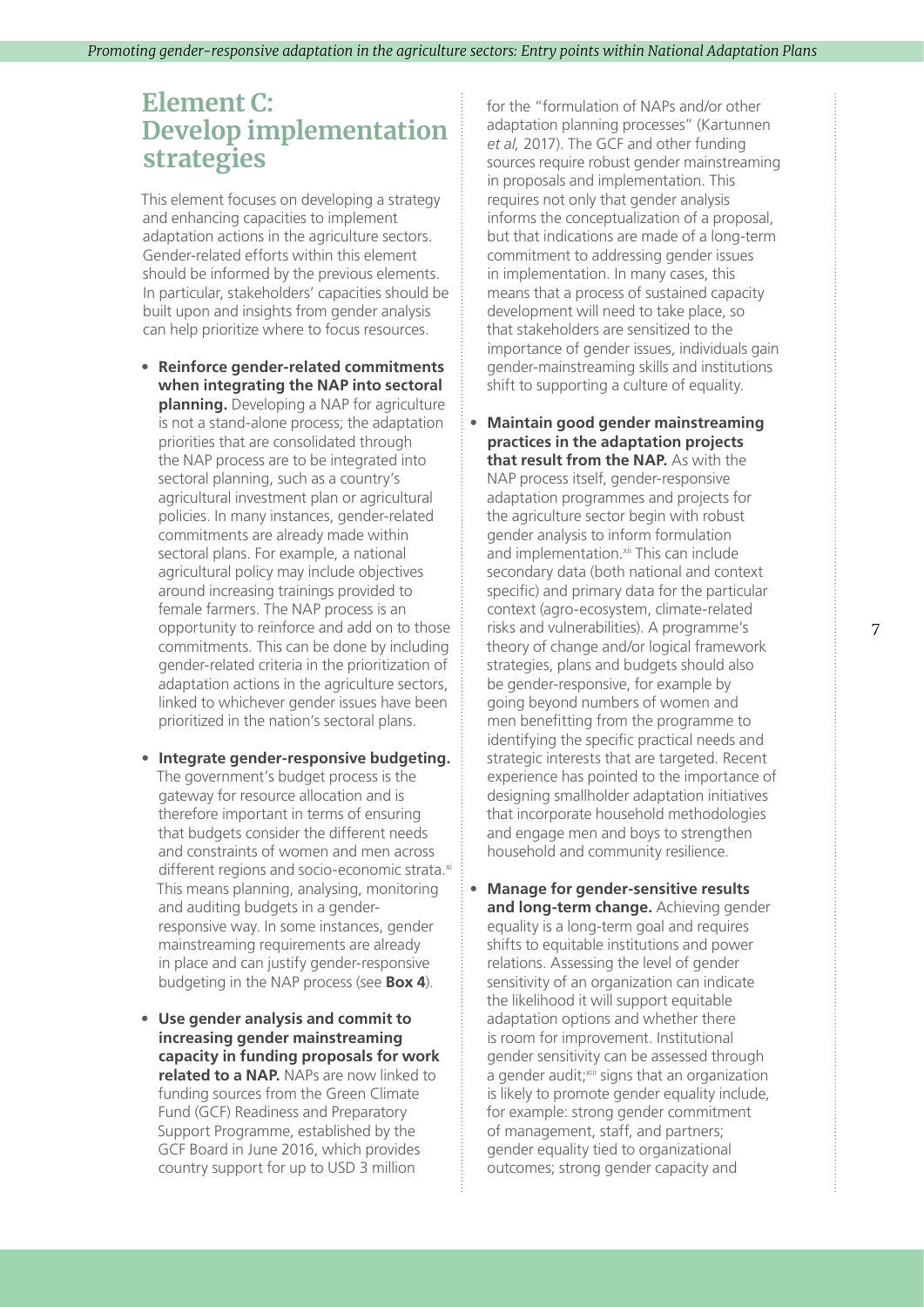responsibility; gender balance represented in, and promoted by, senior management and leadership; and links with networks

and organizations working on gender (and agriculture/climate change) (CARE 2016, UNDP 2016).

#### **Box 4**

#### **Building on gender-sensitive budgeting within institutions and initiatives**

In **Uganda**, a civil society budget advocacy group has been campaigning for the implementation of gender budgeting for a long time. In 2016, Uganda's Ministry of Finance, Planning and Economic Development (MoFPED), which has a gender unit specialized in gender budgeting, issued a budget call circular (BCC) requiring the mandatory mainstreaming of gender and climate change into all sectoral budget framework papers and district local government. To bring these efforts to bear on the NAP process for the agriculture sectors, the NAP-Ag Programme team in Uganda organized for a ministry representative to attend one of the NAP-Ag Gender Workshops in order to present the BCC and the governments' commitment in planning and budget through this Public Finance Management Act (2015). Follow-up is taking place to translate the awareness raised into gender-responsive budgeting for NAP.

### **Element D: Monitor, review, report and communicate**

Element D focuses on monitoring and review systems, with particular attention to the success in implementing agricultural adaptation actions, with a possibility for evidencebased learning and revisions. Reporting and communicating adaptation progress are fundamental parts of revising and improving NAPs. Integrating gender into this element is crucial to be able to assess who is adapting and to share lessons learned with all stakeholders.

**• Develop gender-sensitive indicators and collect and use disaggregated data for monitoring.** In order to track whether a NAP for agriculture is contributing to gender equality, gender-sensitive indicators (GSI) must be built into the monitoring frameworks. Like any indicators, GSI are a measurement, number, opinion or perception that measure a change in a condition over time. A mixture of qualitative

and quantitative indicators is needed to understand progress on gender equality. The use of GSI requires the collection of sex-disaggregated data. Other variables that should be tracked may include age and socioeconomic group[.xiv](#page-10-0)

**• Document and communicate lessons learned on gender in adaptation.**  Gender mainstreaming in adaptation for the agriculture sectors will continue to expand if insights into what works are documented and shared widely. This calls for effective policy messaging, communication and awareness raising campaigns for different audiences. It is important to consider the different audiences (e.g. stakeholders involved in the process, women and men farmers, farmers' organizations and cooperatives, youth agri-preneurs, policymakers, central government planners, etc.) and the most effective ways of communicating the different messages arising from the process in order to reach them (e.g. printed media, radio programme, community discussions, policy brief, social media, etc.).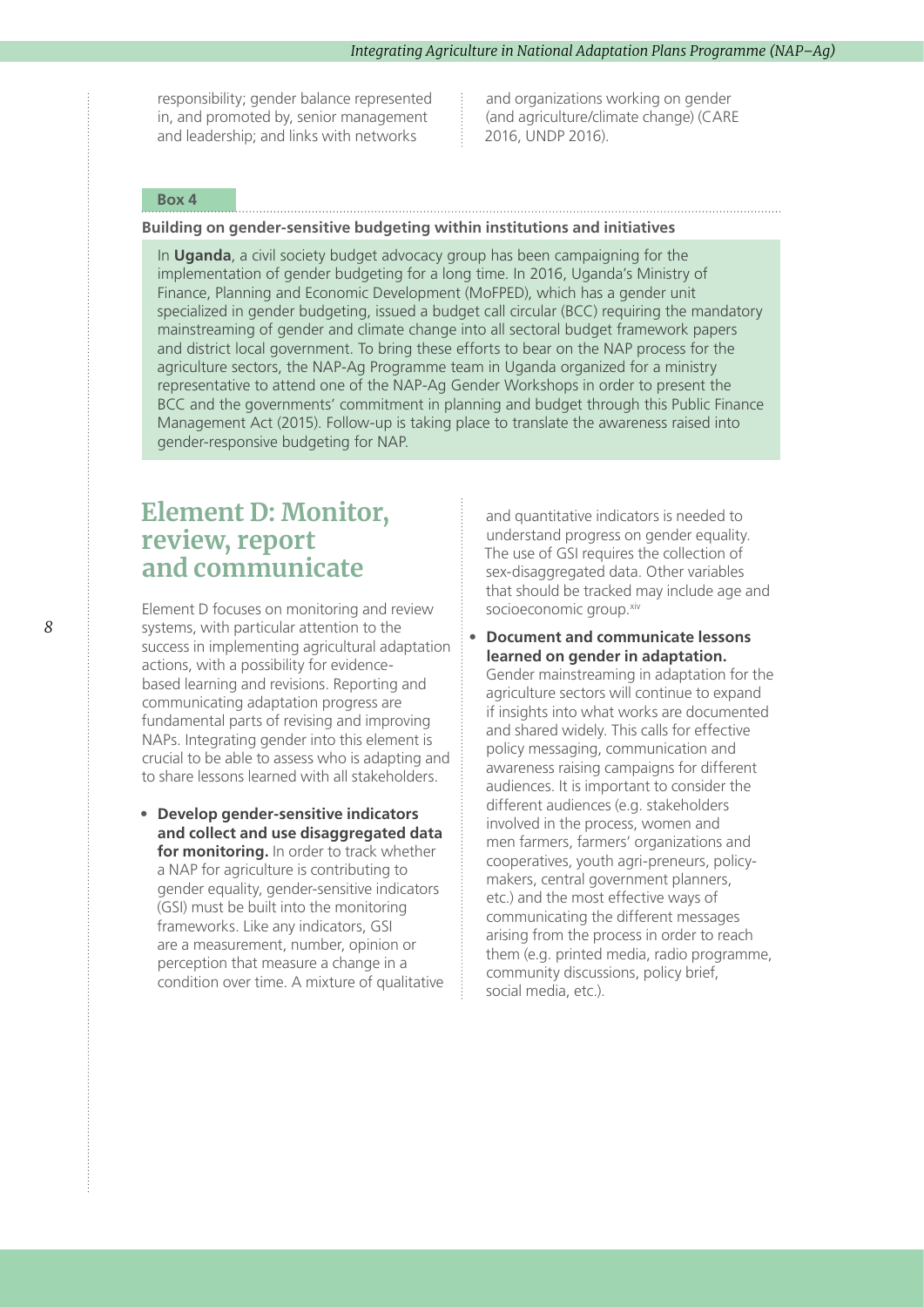#### **Box 5**

#### **Monitoring and informing using diverse methods**

**Uruguay** is strengthening the evidence base on the gender dimensions of adaptation in agriculture by piloting a research study that combines qualitative and quantitative methods to generate sex-disaggregated rural statistics[.xv](#page-10-0) Indicators are being developed on the contribution of women to rural production and issues such as the different adaptation strategies and how climate adaptation strategies and perceptions differ between women and men in dairy, livestock and vegetable production sectors. The data and indicators will be used as part of the monitoring framework for Uruguay's NAP for the agriculture sector and will have other applications. The work is being carried out with the Agricultural Statistics Division of the Ministry of Livestock, Agriculture and Fisheries (MGAP), the Ministry of Housing, Land Planning and Environment (MVOTMA) and the Institute of Women Affairs of the Ministry of Social Development.

In **Zambia**, the importance of addressing gender in the NAP for agriculture was communicated to a mass audience via an article in the *Times of Zambia*. The article was written by a Producer at the Ministry of Agriculture who has a background in journalism and participated in a gender mainstreaming workshop organized by the NAP-Ag Programme. This article is an example of the importance of engaging with media and communications specialists during the NAP process and of utilizing mainstream communication channels for building an understanding of the issues addressed in a NAP.



# ender mainstreaming in agro sector inevitable



 *Source: Times of Zambia, November 10, 2017*

# **Conclusions**

The process of planning for adaptation in the agriculture sectors is complicated; incorporating a focus on gender issues may seem to increase the complexity. However, by ensuring that gender is mainstreamed at key entry points throughout all four elements of the NAP process, the genderdifferentiated needs and priorities of vulnerable positive direction.

groups become clear and are more likely to be addressed. In addition, the persistent gender inequalities that currently hold back the agriculture sectors from achieving their full potential can be largely reduced and our efforts are more likely to achieve success if a gender-responsive approach to adaptation planning is adopted. Challenges remain, but collective efforts are moving in a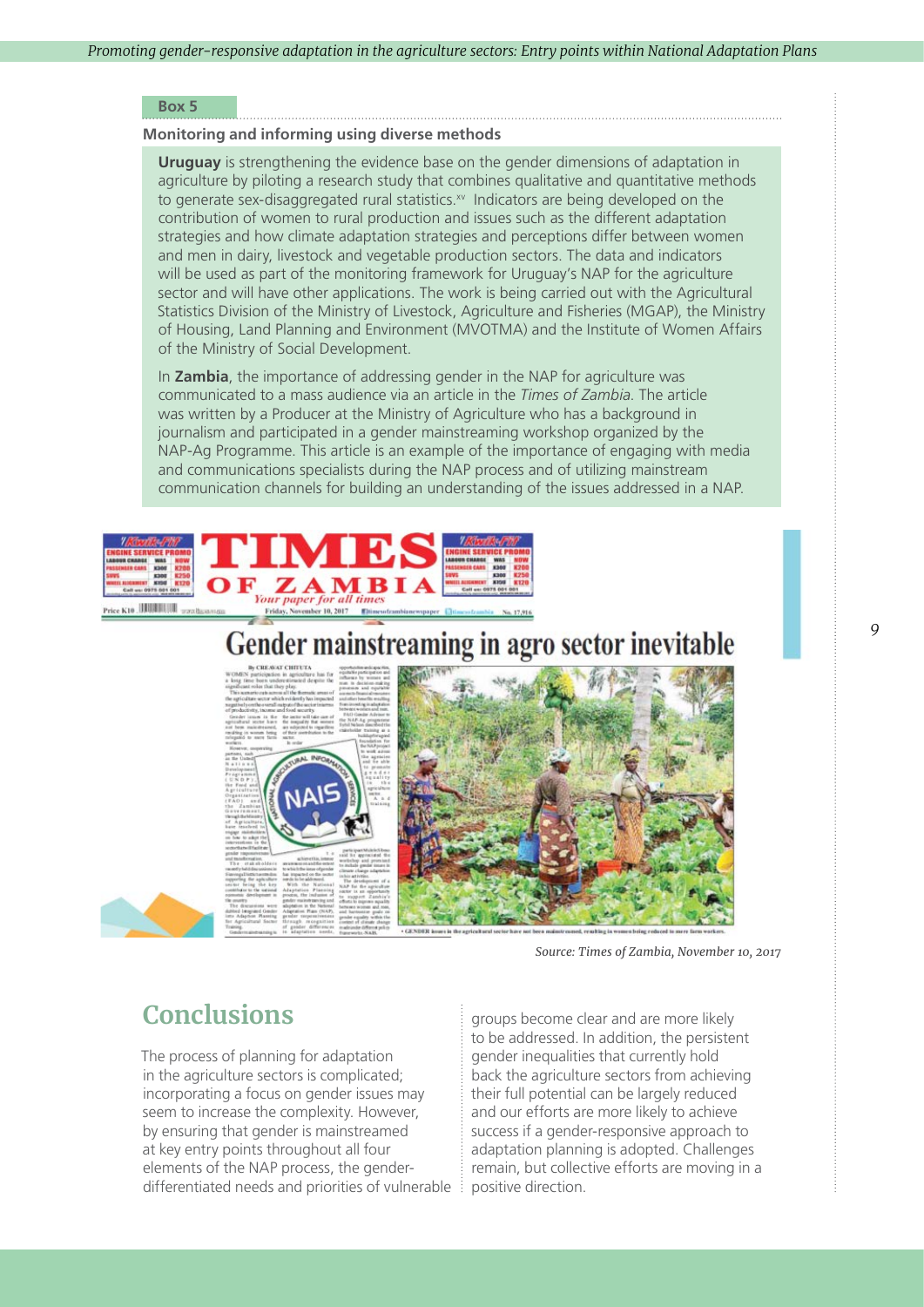### **References and further reading**

#### **Brockhaus, M., Djoudi, H. & Locatelli, B.**

2013. Envisioning the future and learning from the past: Adapting to a changing environment in northern Mali. *Environmental Science & Policy*, 25: 94–106.

**Bryan, E., Bernier, Q., Espinal, M. & Ringler, C.** 2016. Integrating Gender into Climate Change Adaptation Programs: A Research and Capacity Needs Assessment for Sub-Saharan Africa. CCAFS Working Paper no. 163. CGIAR Research Program on Climate Change, Agriculture and Food Security (CCAFS). Copenhagen, Denmark. https:// cgspace.cgiar.org/handle/10568/72482

**CARE.** 2016. Gender equality and women's voice. Guidance note. http://bit.ly/2m7OH8T

**Dazé, A. & Dekens, J.** 2017. A Framework for Gender-Responsive National Adaptation Plan (NAP) Processes. NAP Global Network. http:// bit.ly/2obIg7E

**Djoudi, H., Locatelli, B., Vaast, C., Asher, K., Brockhaus, M. & Sijapati, B.** 2016. Beyond dichotomies: Gender and intersecting inequalities in climate change studies. *Ambio*, 45(Suppl. 3):S248–S262 http://bit.ly/2HLof01

**Downes, R., von Trapp, L. & Nicol, S.** 2017. Gender budgeting in OECD countries. *OECD Journal on Budgeting*, Volume 2016/3. http:// bit.ly/2Fc7KfM

**FAO & UNDP.** 2018. Gender and Adaptation Planning in the Agricultural Sectors: The Case of Uganda. Rome, Italy, FAO. www. international-climate-initiative.com/fileadmin/ Dokumente/2018/180215\_Gender\_and adaptation\_Uganda\_UNDP\_FAO.pdf

**Huver, S.** 2016. Gender Equality in National Climate Action: Planning for Gender-Responsive Nationally Determined Contributions. UNDP. http://bit.ly/2fcK0XM

**Huyer, S., Twyman, J., Koningstein, M., Ashby, J., Vermeulen, S.J.** 2015. Supporting women farmers in a changing climate: five policy lessons. CCAFS Policy Brief 10. CGIAR Research Program on Climate Change, Agriculture and Food Security (CCAFS). https://cgspace.cgiar.org/ handle/10568/68533

**Kartunnen, K., Wolf, J., Garcia, C. & Meybeck, A.** 2017. Addressing Agriculture, Forestry, and Fisheries in National Adaptation Plans: Supplementary Guidelines. www.fao. org/in-action/naps/adaptation-planning/ guidelines

**Maharjan, S.K., Maharjan, K.L., Tiwari, U. & Sen, N.P.** 2017. Participatory vulnerability assessment of climate vulnerabilities and impacts in Madi Valley of Chitwan district, Nepal. *Cogent Food & Agriculture*, 3: 1310078 http://bit.ly/2HMYgW2

**Ospina, A.** 2016. Gender, Adaptation Planning and the Art of Asking the "Right" Questions. IISD. http://bit.ly/2ogqwau

**Smucker, T. A. & Wangui, E.E.** 2016. Gendered knowledge and adaptive practices: Differentiation and change in Mwanga District, Tanzania. *Ambio*, 45(Suppl. 3):S276– S286. http://bit.ly/2FhipTh

**Strohmeier, R., Rioux, J., Seggel, A., Meybeck, A., Bernoux, M., Salvatore, M., Miranda, J. & Agostini, A..** 2016. The agriculture sectors in the Intended Nationally Determined Contributions: Analysis. FAO, Rome. www.fao.org/3/a-i5687e.pdf

**Swai, O.W., Mbwambo, J.S. & Magayane, F.T.** 2012. Gender and Adaptation Practices to the Effects of Climate Change in Bahi and Kondoa Districts Dodoma Region, Tanzania. *Journal of Sustainable Development*, 5(12).

**United Nations.** 2015. Paris Agreement. http://bit.ly/245GrVi

**UNDP.** 2014. How to conduct a Gender Analysis Guidance Note for UNDP Staff. Guidance Note. http://bit.ly/2GsUxeC

**UNFCCC LDC Expert Group.** 2015. Strengthening gender considerations in adaptation planning and implementation in the least developed countries. Bonn. http://bit. ly/28UZxuM

**UNFCCC LDC Expert Group.** 2012. National Adaptation Plans: Technical guidelines for the national adaptation plan process. Bonn. http://bit.ly/2nwO65q

**USAID and Asia Pacific Adaptation Network.** 2014. Integrating Gender in Climate Change Adaptation Proposals. http:// asiapacificadapt.net/gender-sourcebook/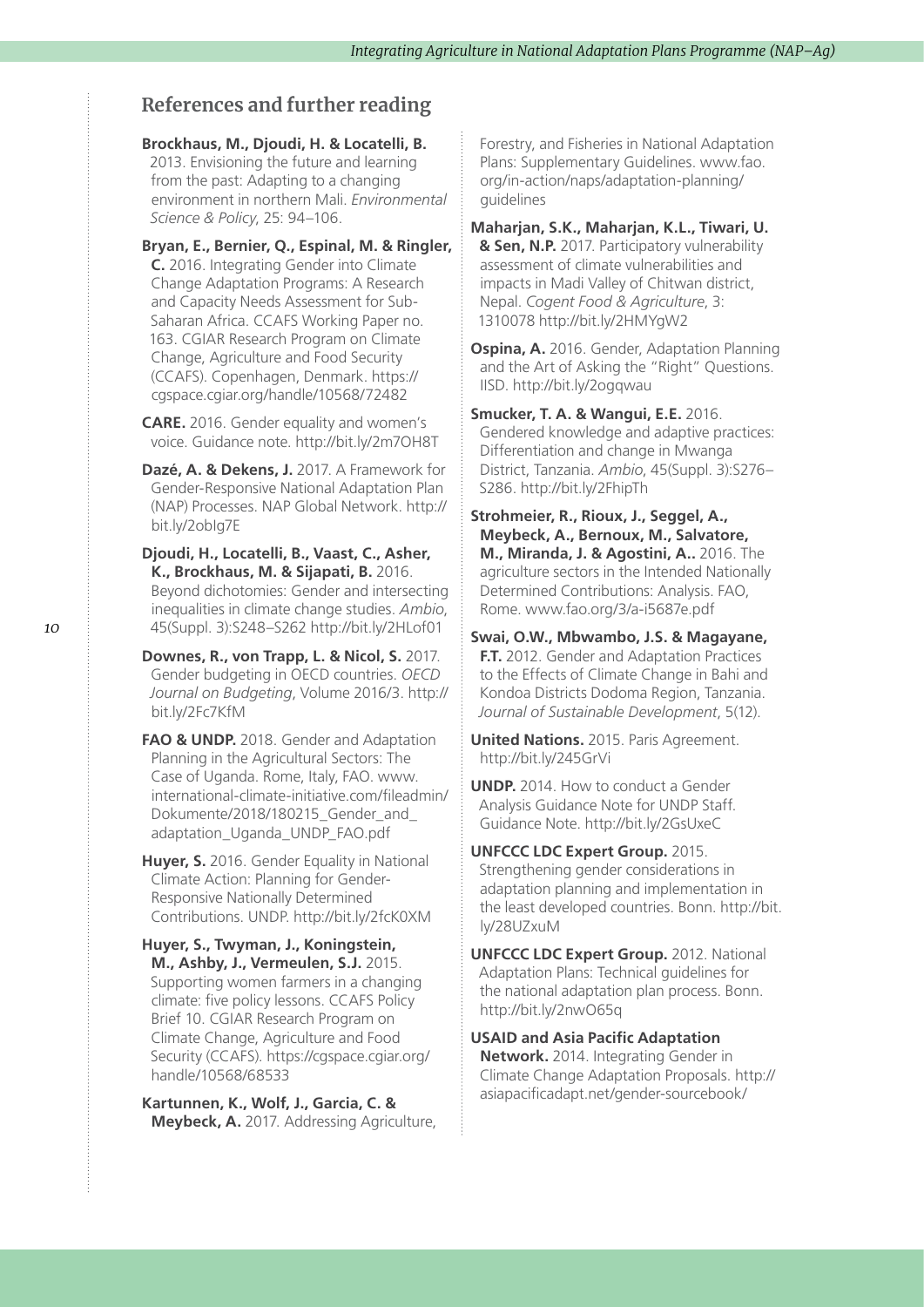#### <span id="page-10-0"></span>**Notes**

**<sup>i</sup>** Established under the UNFCCC in 2010 as part of the Cancun Adaptation Framework, the NAP process enables Parties to the UNFCCC to formulate and implement NAPs to identify medium- and long-term adaptation needs and develop and implement strategies and programmes to address those needs.

**ii** NDCs can be reviewed under the UNFCCC's [NDC](http://unfccc.int/focus/ndc_registry/items/9433.php)  [Registry](http://unfccc.int/focus/ndc_registry/items/9433.php).

**iii** FAO's Supplementary Guidelines, Addressing [Agriculture, Forestry, and Fisheries in National Adaptation](http://www.fao.org/3/a-i6714e.pdf)  [Plans](http://www.fao.org/3/a-i6714e.pdf) provides a checklist that outlines Elements A-D and the different steps included in the process.

**iv** The FAO Gender and Land Rights Database provides relevant information on customary laws www.fao.org/ gender-landrights-database/en/.

**<sup>v</sup>** A more in-depth discussion on gender-responsive stocktaking (including checklists) can be found in Nelson, G. 2015. [Gender-responsive national communication](http://www.undp.org/content/undp/en/home/librarypage/womens-empowerment/gender-responsive-national-communications.html)  [toolkit](http://www.undp.org/content/undp/en/home/librarypage/womens-empowerment/gender-responsive-national-communications.html). UNDP, pp. 21-28.

**vi** See the UNFCCC collection of [resources on Gender](http://unfccc.int/gender_and_climate_change/items/9397.php)  [and Climate Change](http://unfccc.int/gender_and_climate_change/items/9397.php).

**vii** For more on Uganda's gender mainstreaming approach, see FAO & UNDP. 2018.

**viii** Useful gender analysis tools include: UNDP, 2016. [How to conduct a gender analysis: Guidance note](https://info.undp.org/sites/bpps/SES_Toolkit/SES%20Document%20Library/Uploaded%20October%202016/UNDP%20Guidance%20Note%20how%20to%20conduct%20a%20gender%20analysis.pdf); CARE International Gender Network. 2012. [Good practices](https://www.care.org.au/wp-content/uploads/2015/02/Good-Practices-Brief.pdf)  [framework: Gender analysis](https://www.care.org.au/wp-content/uploads/2015/02/Good-Practices-Brief.pdf); CARE International in Mozambique. 2014 [Gender sensitive climate vulnerability](https://careclimatechange.org/wp-content/uploads/2016/02/GCVCA_Practitioners-Guide-FINAL-July-2014.pdf)  [and capacity analysis.](https://careclimatechange.org/wp-content/uploads/2016/02/GCVCA_Practitioners-Guide-FINAL-July-2014.pdf)

**ix** Uruguay's NAP process has also paid special attention to the dimension of youth, and high schoolers were engaged with during the adaptation dialogues.

**<sup>x</sup>** For more on gender and climate change in Viet Nam, see www.youtube.com/watch?v=bT-7L2f1DYY .

**xi** Useful resources for gender-responsive budgeting include: Government of India. 2015 Gender Budgeting [Handbook.](http://wcd.nic.in/sites/default/files/GB%20-%20Handbook%20October%202015.pdf) India's Ministry of Women and Child Development; Government of Kenya. 2014 [Guidelines for](http://www.ngeckenya.org/Downloads/NGEC-GRB-Guidelines-for-National-Govt-in-Kenya.pdf)  [gender-responsive budgeting in Kenya](http://www.ngeckenya.org/Downloads/NGEC-GRB-Guidelines-for-National-Govt-in-Kenya.pdf). National Gender and Equality Commission.

**xii** Useful resources on gender and the project cycle include: CARE. [Technical resources on engaging men and](http://www.care.org/our-work/womens-empowerment/what-about-men-boys/technical-resources-engaging-men-and-boys)  [boys](http://www.care.org/our-work/womens-empowerment/what-about-men-boys/technical-resources-engaging-men-and-boys) website with linked documents); Bishop-Sambrook, C. and Farnworth, C. 2014. [How to do Household](https://www.ifad.org/documents/38714170/40198517/How+To+Do+Household+Methodologies.pdf/564875ac-af4b-4409-9271-0c90ff464b3b)  [Methodologies](https://www.ifad.org/documents/38714170/40198517/How+To+Do+Household+Methodologies.pdf/564875ac-af4b-4409-9271-0c90ff464b3b). IFAD; USAID and Asia Pacific Adaptation Network. 2014. [Integrating Gender in Climate Change](http://asiapacificadapt.net/gender-sourcebook/)  [Adaptation Proposals.](http://asiapacificadapt.net/gender-sourcebook/)

**xiii** A useful resource for assessing institutional gender sensitivity: FAO. 2011. Social analysis for agriculture and [rural investment: Manager's guide.](http://www.fao.org/docrep/014/i2816e/i2816e00.pdf)

**xiv** A useful resource on M&E in NAPs includes the *NAP-Ag M&E Training Package* (forthcoming).

**xv** For more about the Uruguay NAP-Ag Programme, see the NAP-Ag Uruguay [case study.](http://www.fao.org/3/a-i8237e.pdf)

This briefing note was prepared by Catherine Hill, Gender and Climate Change Advisor (FAO and UNDP) and Sibyl Nelson, Gender Advisor (FAO). Contributors to the case study include: Julie Teng (UNDP), Claudia Garcia, Theresa Wong (FAO), Una Murray (independent reviewer), Juan Luis Salazar (FAO) and Martina Caruso (editor). For more information, please contact FAO-NAPs@fao.org.